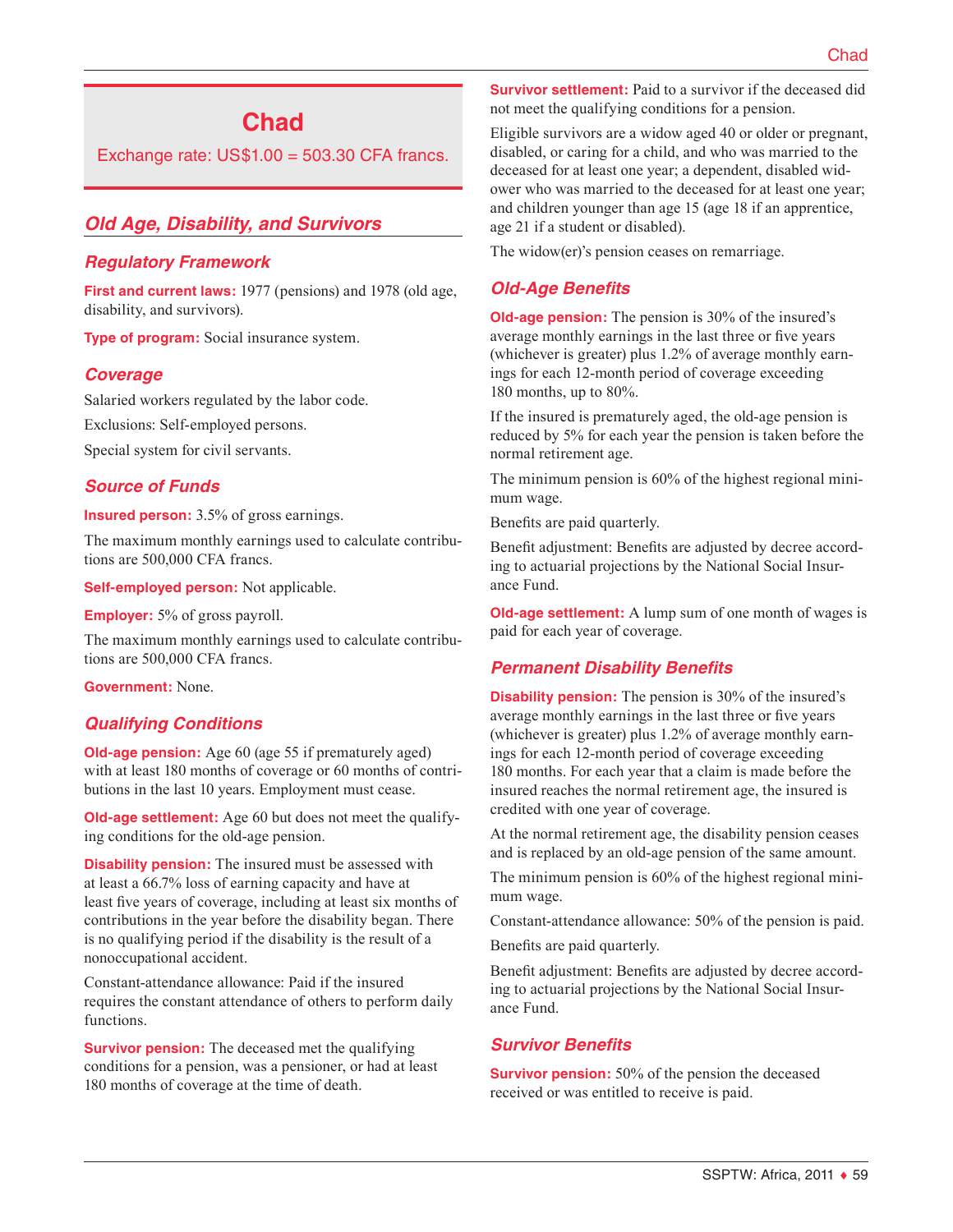# **Chad**

If there is more than one eligible widow, the pension is split equally.

Remarriage settlement: A lump sum of six months of survivor pension is paid.

**Orphan's pension:** 25% of the deceased's pension is paid to each orphan; 40% to each full orphan.

All survivor benefits combined must not exceed 100% of the deceased's old-age pension.

Benefits are paid quarterly.

Benefit adjustment: Benefits are adjusted by decree according to actuarial projections by the National Social Insurance Fund.

**Survivor settlement:** A lump sum of one month of wages is paid for each year of coverage.

### *Administrative Organization*

Ministry of Labor and Public Affairs provides general supervision.

National Social Insurance Fund administers the program.

# *Sickness and Maternity*

# *Regulatory Framework*

**First law:** 1952.

**Current law:** 1966.

**Type of program:** Social insurance system. Maternity benefits only.

### *Coverage*

Employed women. Exclusions: Self-employed women.

# *Source of Funds*

**Insured person:** None.

**Self-employed person:** Not applicable.

**Employer:** See source of funds under Family Allowances.

**Government:** See source of funds under Family Allowances.

# *Qualifying Conditions*

**Cash sickness benefits:** No statutory benefits are provided.

**Cash maternity benefits:** The insured woman must have at least six consecutive months of employment immediately before work ceases.

### *Sickness and Maternity Benefits*

**Sickness benefit:** No statutory benefits are provided. (The labor code requires employers to provide paid sick leave.)

**Maternity benefit:** 50% of the insured's last daily wage is paid for six weeks before and eight weeks after the expected date of childbirth; may be extended up to three weeks if there are complications arising from pregnancy or childbirth.

# *Workers' Medical Benefits*

No statutory benefits are provided. (The labor code requires employers to provide certain medical services.)

# *Dependents' Medical Benefits*

No statutory benefits are provided. (Some health and welfare services are provided to mothers and children under Family Allowances.)

# *Administrative Organization*

Ministry of Labor and Public Affairs provides general supervision.

National Social Insurance Fund administers the program.

# *Work Injury*

### *Regulatory Framework*

**First law:** 1935.

**Current law:** 1966, implemented in 1970.

**Type of program:** Social insurance system.

#### *Coverage*

Employed persons. Exclusions: Self-employed persons. Special system for civil servants.

### *Source of Funds*

**Insured person:** None.

**Self-employed person:** Not applicable.

**Employer:** 4% of gross payroll.

The maximum monthly earnings used to calculate contributions are 500,000 CFA francs.

**Government:** None.

# *Qualifying Conditions*

**Work injury benefits:** There is no minimum qualifying period. The work accident must be reported within 48 hours.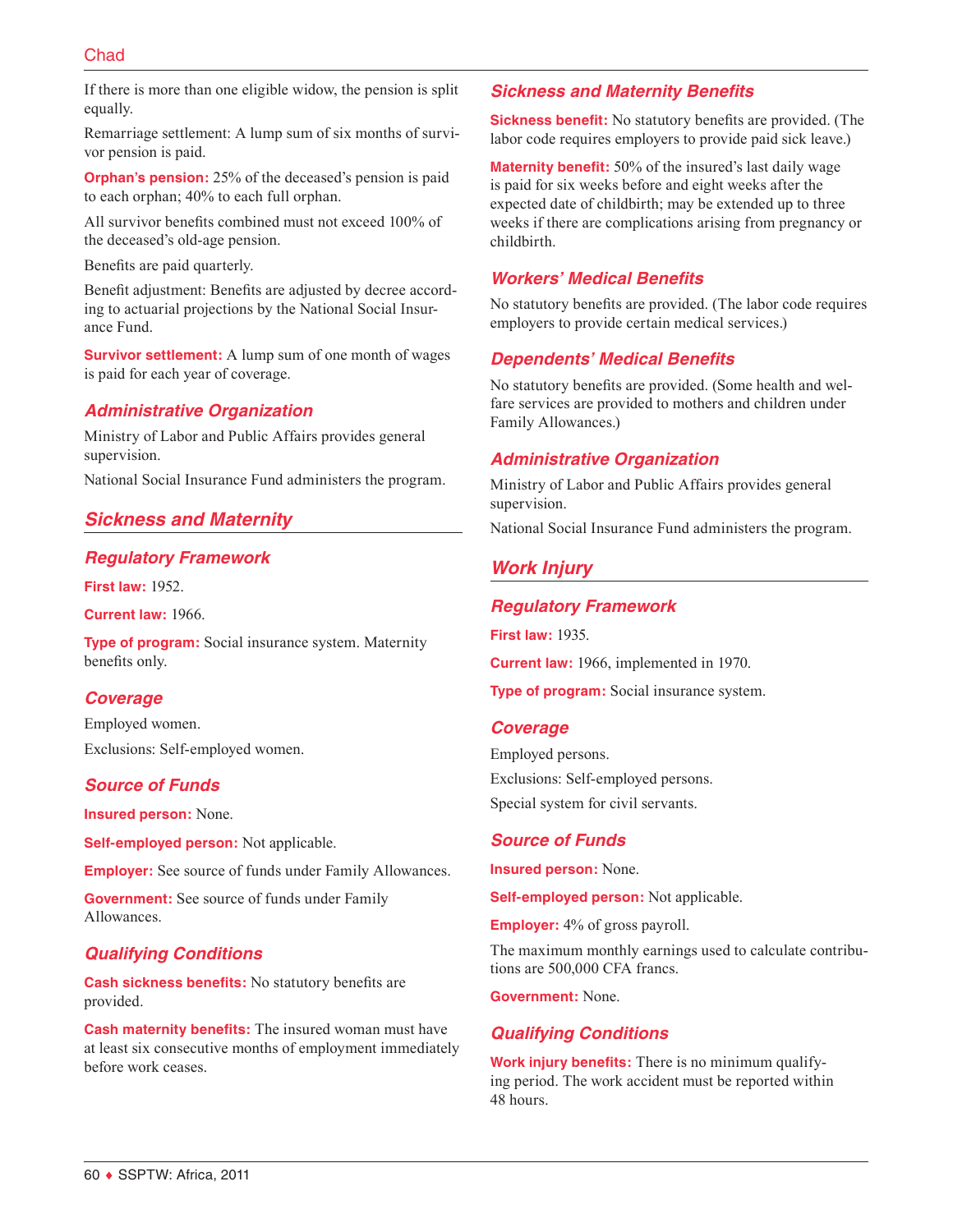# *Temporary Disability Benefits*

66.7% of the insured's average daily wage in the 30 days before the disability began is paid from the day after the disability began until full recovery or until certification of permanent disability (after two years).

### *Permanent Disability Benefits*

**Permanent disability pension:** If the insured is assessed with a total disability, 100% of the insured's average monthly earnings in the 12 months before the disability began is paid.

Partial disability: For an assessed degree of disability of at least 10%, the benefit is the insured's average monthly earnings in the 12 months before the disability began multiplied by 0.5 times the assessed degree of disability for the portion of disability up to 50% and by 1.5 times the assessed degree of disability for the portion above 50%.

The earnings used to calculate benefits are six times the highest regional minimum wage plus 33.3% of earnings between six and 25 times the highest regional minimum wage.

For an assessed degree of disability of at least 10%, the minimum pension is 1.35 times the highest regional minimum wage.

Constant-attendance allowance: If the insured requires the constant attendance of others to perform daily functions, 40% of the pension is paid.

Pensions are normally paid quarterly. If the insured is assessed with a 100% disability, the pension is paid monthly; with at least a 75% disability, the insured may be paid monthly on request.

### *Workers' Medical Benefits*

Benefits include medical and surgical care, hospitalization, medicine, appliances, and transportation.

### *Survivor Benefits*

**Survivor pension:** 30% of the deceased's average earnings in the last 12 months is paid.

**Orphan's pension:** 15% of the deceased's average earnings in the last 12 months is paid for each orphan younger than age 15 (age 18 if an apprentice, age 21 if a student or disabled); 20% for each full orphan.

**Dependent relative's pension:** 10% of the deceased's average earnings in the last 12 months is paid to each dependent relative, up to a total of 30%.

All survivor benefits combined must not exceed 85% of the deceased's average earnings used to calculate the pension.

The earnings used to calculate benefits are six times the highest regional minimum wage plus 33.3% of earnings

between six and 25 times the highest regional minimum wage.

Benefits are paid quarterly.

# *Administrative Organization*

Ministry of Labor and Public Affairs provides general supervision.

National Social Insurance Fund administers the program.

### *Family Allowances*

### *Regulatory Framework*

**First law:** 1956.

**Current law:** 1966.

**Type of program:** Employment-related system.

#### *Coverage*

Employed persons.

Special system for civil servants.

Exclusions: Self-employed persons.

### *Source of Funds*

**Insured person:** None.

**Self-employed person:** Not applicable.

**Employer:** 7.5% of covered payroll.

The maximum monthly earnings used to calculate contributions are 500,000 CFA francs.

The employer's contributions also finance maternity benefits under Sickness and Maternity.

**Government:** None.

### *Qualifying Conditions*

**Family allowances:** The child must be younger than age 20 (age 18 if an apprentice, age 21 if a student or disabled) and reside in Chad. The parent must have at least six consecutive months of employment and work at least 20 days a month.

**Prenatal allowance:** The woman must undergo regularly prescribed medical examinations.

**Birth grant:** Paid for the first three births from the insured's first marriage.

#### *Family Allowance Benefits*

**Family allowances:** 600 CFA francs a month is paid for each child.